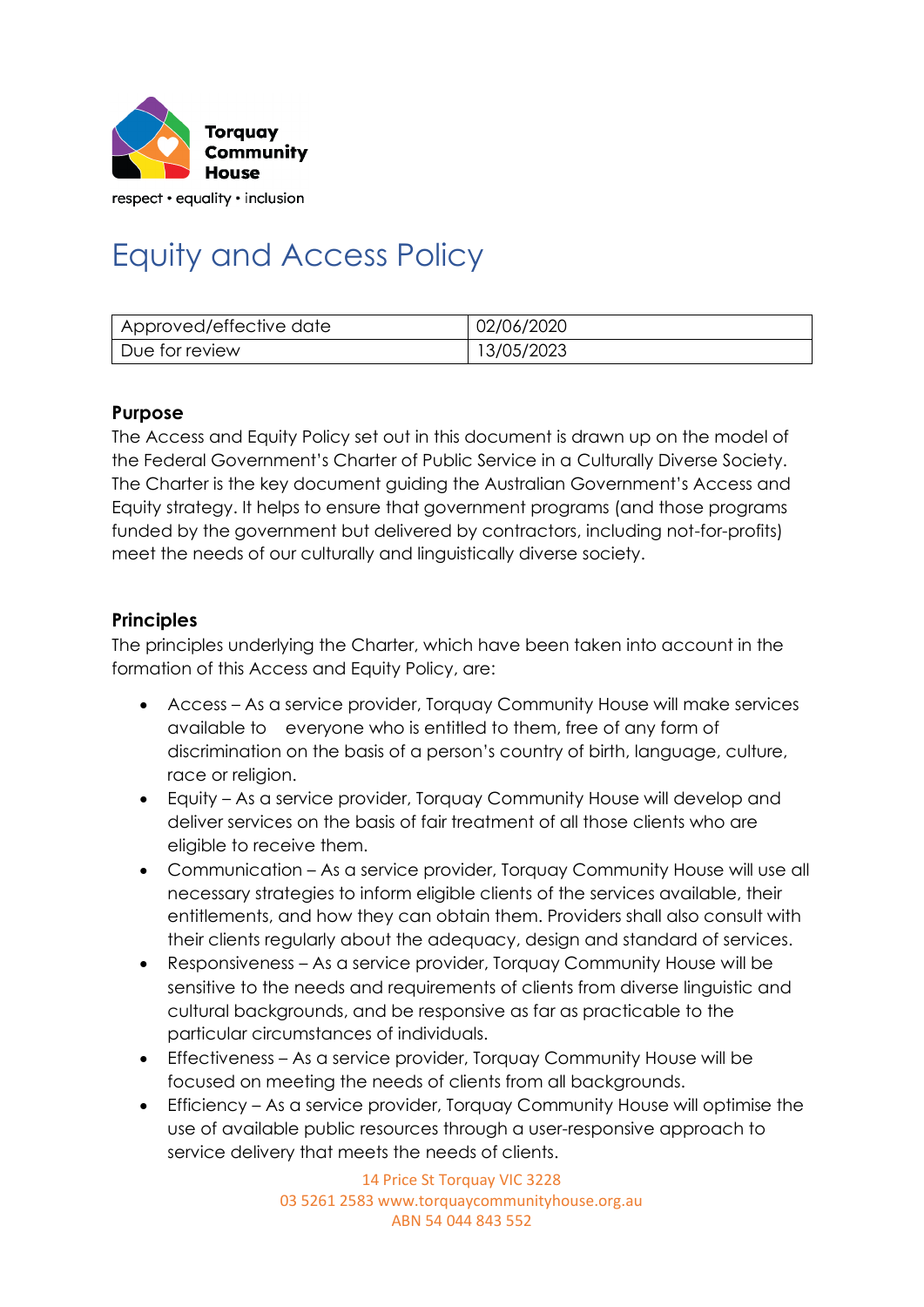• Accountability – As a service provider, Torquay Community House will have a reporting mechanism in place which ensures it is accountable for implementing access and equity objectives for its clients.

## **Policy Statement**

Torquay Community House acknowledges that its legal and moral responsibilities cover the areas of:

- Access in the provision of services offered by Torquay Community House
- Access in employment by Torquay Community House
- Access in the provision of information offered by Torquay Community House
- Access to any training and development offered by Torquay Community House
- Access to events hosted by Torquay Community House
- 1. All Torquay Community House staff and volunteers shall wherever feasible have adequate support and training to provide services and information accessible to all people.
- 2. Torquay Community House will ensure its programs are designed and constructed to provide equal access for all users.
- 3. Torquay Community House, in its role as an employer, will ensure all people have equal access to advertised positions, interviews, equipment, office accommodation, staff training and promotion.
- 4. Torquay Community House shall wherever feasible assess proposals for any new (or substantially revised) policies or programs for their direct impact on the lives of people from a range of cultural and linguistic backgrounds prior to any decision to pursue such proposals.
- 5. Any new (or substantially revised) policies or programs that impact in different ways on the lives of people from different cultural and linguistic backgrounds shall wherever feasible be developed by Torquay Community House in consultation with people from those backgrounds.
- 6. Torquay Community House shall wherever feasible for any new (or substantially revised) policies or program initiatives have a communication strategy developed and sufficiently resourced to inform people from relevant cultural and linguistic backgrounds of these changes.
- 7. Torquay Community House shall provide resources so that publicly available and accessible information on its policies and programs is where necessary communicated appropriately to people from a range of cultural and linguistic backgrounds, and especially to those identified as having a high level of non-compliance.
- 8. Torquay Community House shall institute complaints mechanisms that enable people (regardless of cultural and linguistic backgrounds) to address issues and raise concerns about its performance.

14 Price St Torquay VIC 3228 03 5261 2583 www.torquaycommunityhouse.org.au ABN 54 044 843 552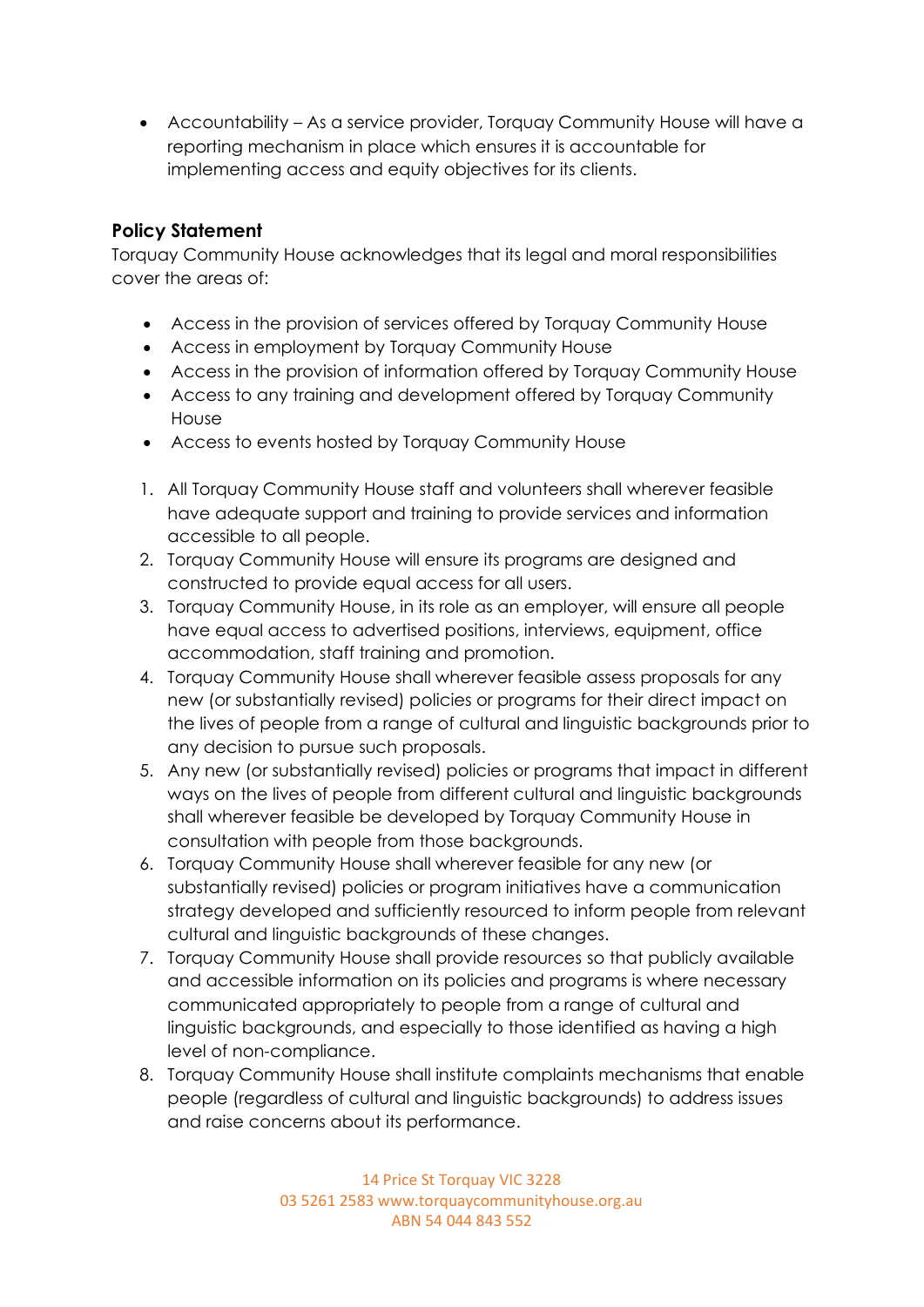9. Torquay Community House shall require that any agents, contractors, or partners of Torquay Community House deliver outcomes consistent with this policy, and shall in bidding for tenders or contracts budget where appropriate for special provision for linguistic and cultural diversity.

## **Procedure**

- 1. Torquay Community House shall where necessary provide for the special needs of clients from diverse cultural and linguistic backgrounds by English or other language assistance through the use of interpreters or facilitators.
- 2. Torquay Community House shall where necessary and feasible provide for the special needs of clients in remote areas through developing outreach and community liaison arrangements.
- 3. Torquay Community House shall incorporate cultural diversity issues in any training programs it provides.
- 4. Torquay Community House staff and volunteers shall where necessary receive ongoing cultural diversity training so that they develop knowledge and skills to work effectively from a cultural framework.
- 5. Torquay Community House shall where necessary provide information in languages other than English, and through print, electronic media, and disability-appropriate methods of communication.
- 6. Torquay Community House shall where appropriate consult with other providers and government agencies to ensure co-ordination of services appropriate to clients' needs.
- 7. Torquay Community House shall promote diversity in the membership of its Committee of Managements, committees and working groups.
- 8. Torquay Community House shall in its client data collection record, where appropriate, such data as birthplace; whether a person's first language spoken was English; Aboriginal or Torres Strait Islander background; Australian South Sea Islander background; date of birth; year of arrival in Australia; birthplace of parents; sex; and religion (the collection of data will not always include all these items, as the relevance of these data items will vary depending on the service delivery context).
- 9. Torquay Community House shall protect the privacy of individual clients when collecting this data. Consideration will be given to: collecting only data essential to the particular service delivery or evaluation purpose; guaranteeing anonymity; and ensuring that all data collection proposals are non-intrusive.
- 10. Torquay Community House shall, where appropriate, keep records on the proportional take-up rates of clients categorised by their country of birth or their cultural or linguistic background compared with their percentage composition of the total population in the service target group or catchment area.
- 11. Torquay Community House shall maintain client satisfaction data.